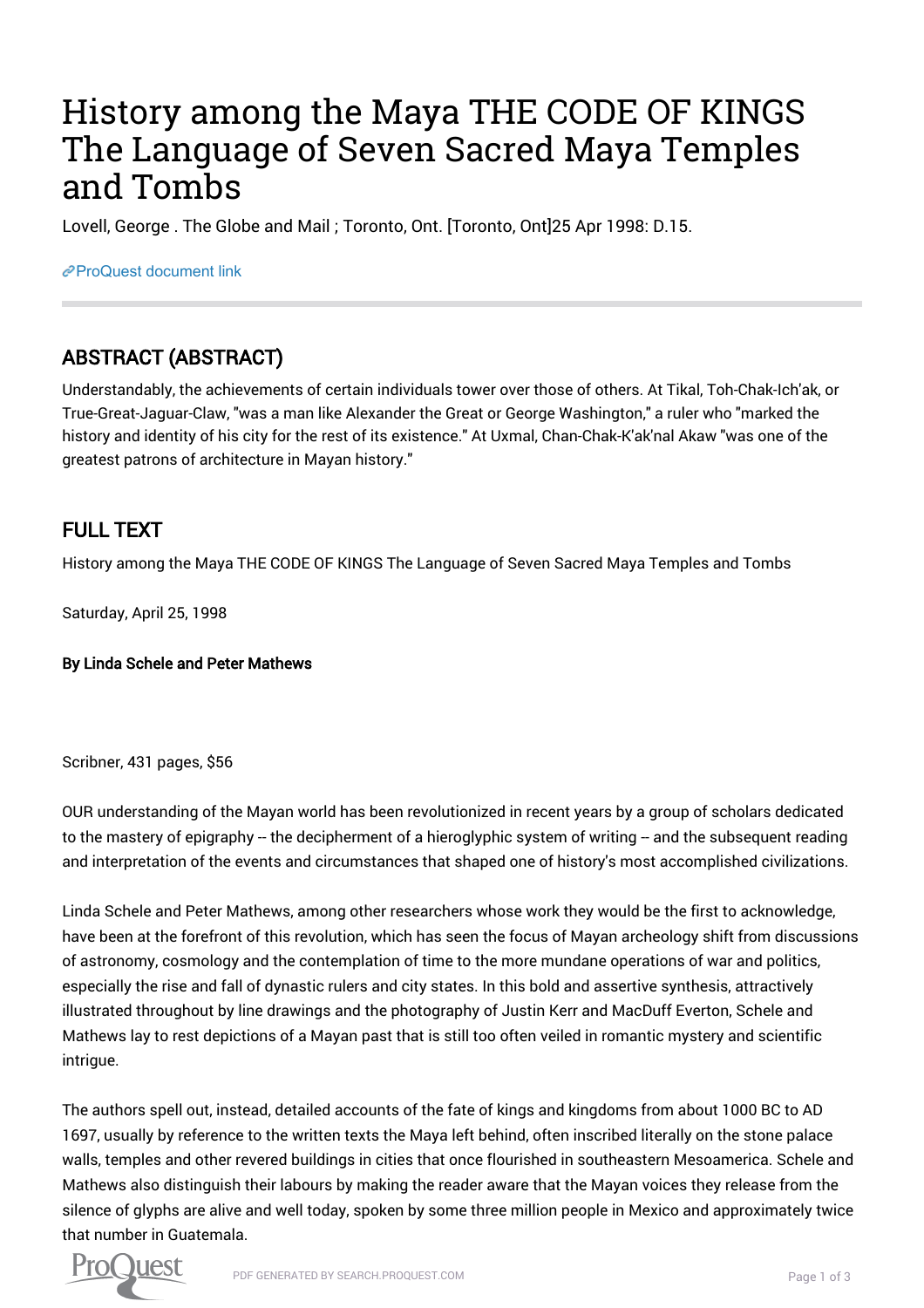The narrative strategy is novel and ambitious, and indeed quite daring. Schele and Mathews choose just seven Mayan sites -- one in Honduras, three each in Mexico and Guatemala -- and around the particulars of their archeological record weave an elaborate, nuanced reconstruction of Mayan land and life. The effect is cumulative, although some evocations of the essence of place reasonate more fully than others: Seibal, for instance, seems slight when compared to the richness of what is now known about Tikal, Palenque, Copan or Chich'en Itza.

Understandably, the achievements of certain individuals tower over those of others. At Tikal, Toh-Chak-Ich'ak, or True-Great-Jaguar-Claw, "was a man like Alexander the Great or George Washington," a ruler who "marked the history and identity of his city for the rest of its existence." At Uxmal, Chan-Chak-K'ak'nal Akaw "was one of the greatest patrons of architecture in Mayan history."

Whenever possible, actions, deeds and their repercussions are attributed to specific historical figures. While there will always be conjecture and lacunae in the pursuit of knowledge, anonymity and mystique no longer need define the field of Mayan studies. Schele and Mathews take pains to leave us at Iximche' in January, 1996, with the image of living Maya repossessing a "sacred ancestral place" during a holiday marking Epiphany. The site was full of local Kaqchikel Indians, not foreign tourists.

"Knowing their own past and understanding what their ancestors built," the authors write, "has become a means of resistance against the fate of becoming strangers in their own land." The events of the past two decades in Guatemala, and more recently in Chiapas, have galvanized Mayan people against that fate and stimulated heightened consciousness of what exactly it means to be Mayan.

Though the dust jacket of The Code of Kings claims the book to be suitable "for readers of every level of expertise," Schele's and Mathews's informative but often intricate text may prove too demanding for some readers, especially those intent on taking the book along with them on their travels. For this purpose, Ronald Wright's Time Among the Maya might be a better idea. Specialists, on the other hand, should not be put off by the dust jacket's sloppy copy, which manages to present the reader with two howling errors of fact in the opening two sentences. Ironically, both these infelicities pertain to issues of time, which the Maya centuries ago computed and measured with remarkable accuracy.

Time, sadly, ran out for Linda Schele, who died last weekend after a dignified battle with cancer. The University of Calgary-based Mathews, one suspects, is not yet done with doing, despite his traumatic escapades while engaged in archeological fieldwork last summer in Chiapas, which resulted in his swimming for his life across the Rio Usumacinta. As for Schele, she leaves behind a fitting monument to the people she studied and loved, for whom the upcoming millennium will be their fourth here on Earth.

George Lovell teaches geography at Queen's University. His most recent book, A Beauty That Hurts: Life and Death in Guatemala, will appear next year in a revised U.S. edition.

### DETAILS

Publication title: The Globe and Mail: Toronto, Ont.